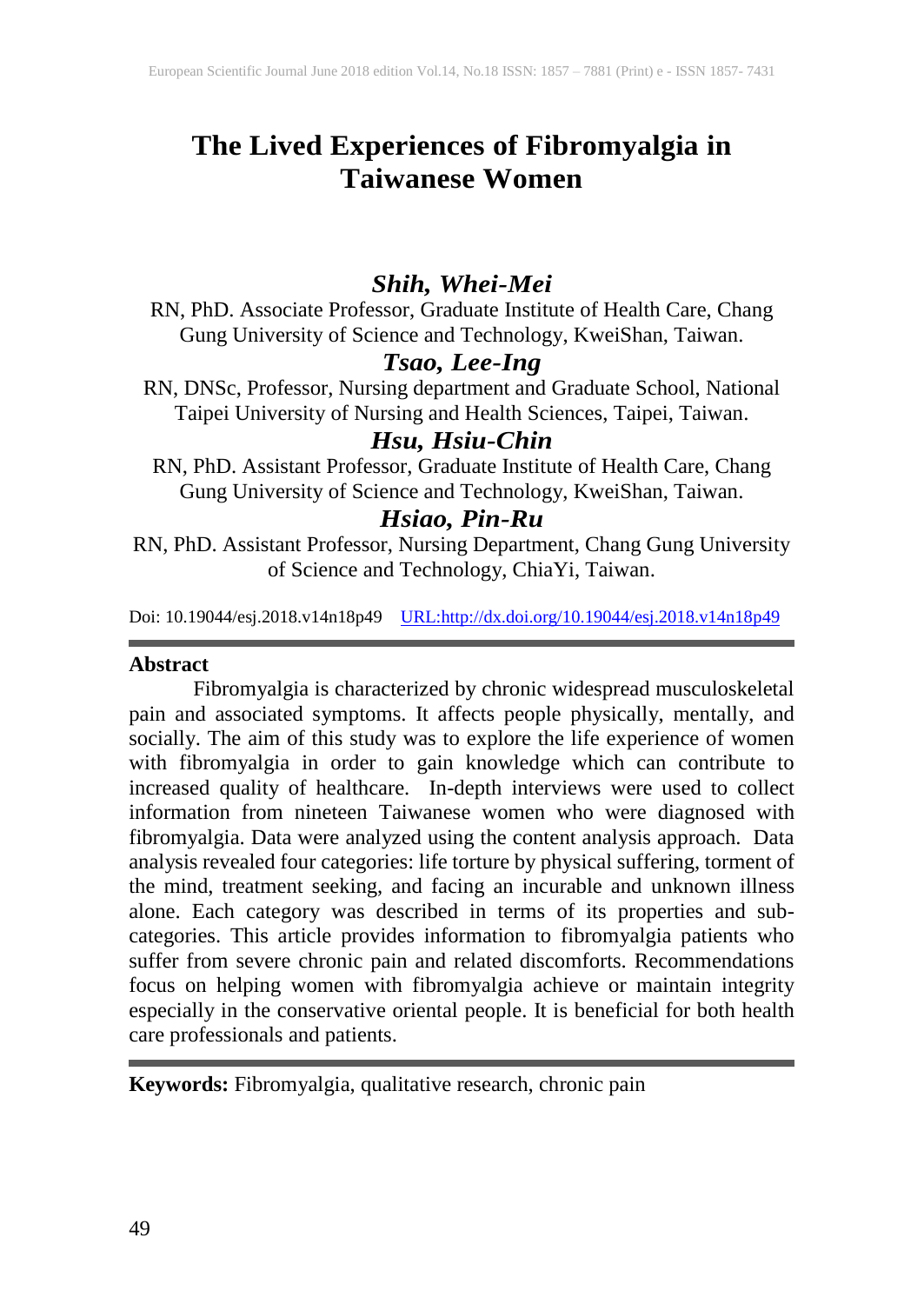### **Introduction**

Fibromyalgia (FM) is a common and complex chronic pain disorder with fluctuating musculoskeletal pain as the main symptom. It affects people physically, mentally, and socially that occurs in the absence of a clear pathologic cause (Walitt, Katz, Bergman, & Wolfe, 2016; Wolfe, Brähler, Hinz, & Häuser, 2013). Fibromyalgia is not a disease but a syndrome of unknown origin and multiple symptoms.

Currently there are no objective tests available and a lack of abnormal symptoms found upon physical examination limit diagnosing FM. Laboratory tests often prove negative and many FM symptoms overlap with those of other conditions such as arthritis or osteoporosis. This can lead to extensive investigative costs and frustration for both the doctor and patient. Doctors must rely on a patient history, self-reported symptoms, a physical examination, and an accurate manual tender point examination (D. L. Goldenberg, 1995; Wolfe, 2009). The 2011 modification for survey research of the American College of Rheumatology (ACR) Preliminary Diagnostic Criteria for Fibromyalgia has enabled investigators to approximate both fibromyalgia diagnosis and severity outside of the clinical setting (Wolfe et al., 2011; Wolfe et al., 2010) It is estimated that it takes an average of five years for an FM patient after they start experiencing symptoms to be diagnosed (D. L. Goldenberg, 1995). Therefore, the challenges of FM management reinforce the need to gain more understanding of how FM influences a patient with this syndrome. In this qualitative study, we explored the experiences of women with FM in order to gain knowledge which can contribute to quality care.

The prevalence of FM is approximately1.75% and more than 90% of those diagnosed are women (Walitt, Nahin, Katz, Bergman, & Wolfe, 2015; Wolfe et al., 2013). Demographic and social characteristics associated with the presence of FM are female, divorced, low income, and no high school diploma. Psychological factors associated with this syndrome include: somatization disorder, anxiety, and personal or family history of depression (Gota, Kaouk, & Wilke, 2015). In Taiwan, the prevalence of FM was 6.7 % and 9.8 % based on the population of one small town in the middle of Taiwan which was higher than nearby countries such as Korea (1.7%-2.3%) and Japan (0.51-2.04%) (Chen, Guo, You, Liaw, & Kuo, 2008; Kim, Kim, & Kim, 2012; Nakamura et al., 2014; Toda, 2007).

Over five years, the total cost for FM-related care increased \$163.2 million. Health care utilization was higher for FM cases compared to irritable bowel syndrome cases (Chandran et al., 2012). The costs associated with FM treatment attempts are relatively expensive to both the individual and society. According to different reports, the annual costs may vary from \$3,813 (USD) to \$7,973 for direct costs and \$720 to \$10,697 for indirect costs. The total costs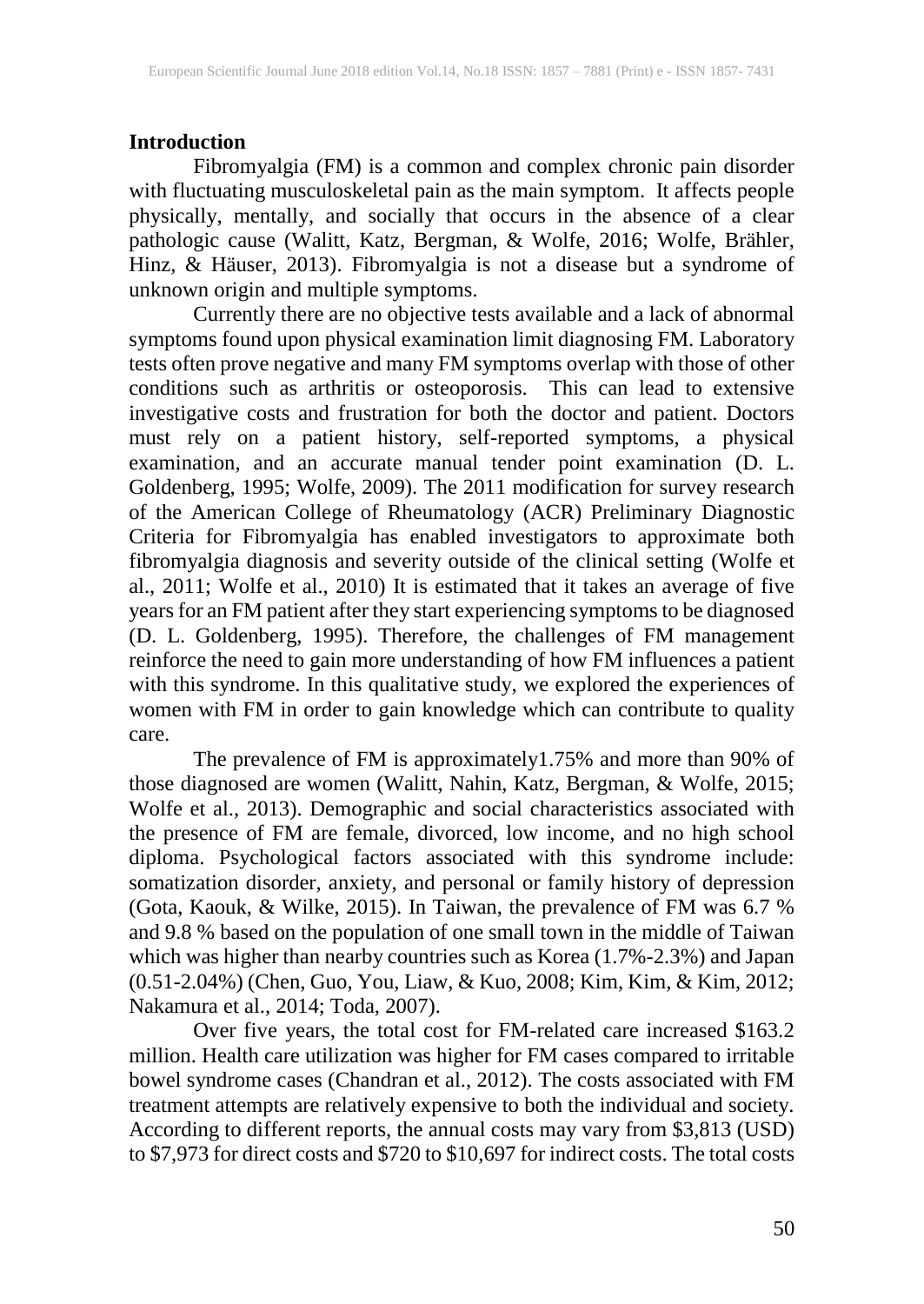being \$4,533 to \$18,670. The direct costs include physician office visits, diagnostic tests, prescription medications, emergency room visits, and out-ofpocket costs incurred by subjects for FM treatments and home healthcare services. The indirect costs are related to missing work and/or to disability due to FM, including both disability payments and the cost of unemployment. These figures do not include additional substantial indirect costsrelated to FM, which may include a reduction in work schedule or early retirement, as well as lost productivity for caregivers. The total annual cost for FM claimants was more than twice as high as the cost for the typical insurance beneficiary and the prevalence of disability among employees with FM was twice as high as among all employees(D. Goldenberg, Schaefer, Ryan, Chandran, & Slateva, 2009; Wassem & Hendrix, 2003).

Pain at multiple body sites, fatigue, physical disabilities, and poor sleep are major complaints in FM patients, which impacts their lives. Other common symptoms associated with FM include varying degrees of anxiety and depression, problems with memory and concentration, and a decreased sense of energy. Furthermore, certain other medical conditions are commonly associated with FM, such as irritable bowel syndrome, overactive bladder, tension headaches, migraines, cold intolerance, restless leg syndrome, dry eyes and mouth, balance problems, and ringing in the ears (Robert M. Bennett, Jones, Turk, Russell, & Matallana, 2007; Giesecke et al., 2003; Walitt et al., 2015).

Most FM patients have been through the medical mill. They have frequently undergone extensive tests to try to identify a cause for their chronic illness. Patients, families, and the medical profession have had to reconcile an outwardly healthy-looking body with complaints that are subjective, and at times severe. Since there are no confirmatory tests, as well as a poor response to pharmacological intervention (R. M. Bennett et al., 1988; Carette et al., 1994), FM continues to defy understanding. For those diagnosed with fibromyalgia, there is a deeply felt contraindication between the subjective certainty of their symptoms and the inability of biomedical science to demonstrate an objective existence. This results in self-doubt and alienation among sufferers. Patients experience frustration in that they have to make an effort to convince doctors of their symptoms. The quality of life, mood, anxiety, depression, and self-esteem have been reported a negative impact on FM patients (Wolfe et al., 2013). Therefore, it is imperative that FM patients' experiences be explored to provide better care. The purpose of this study was to explore the life experience of Taiwanese women with FM in order to gain knowledge which can contribute to increased quality of care for oriental people.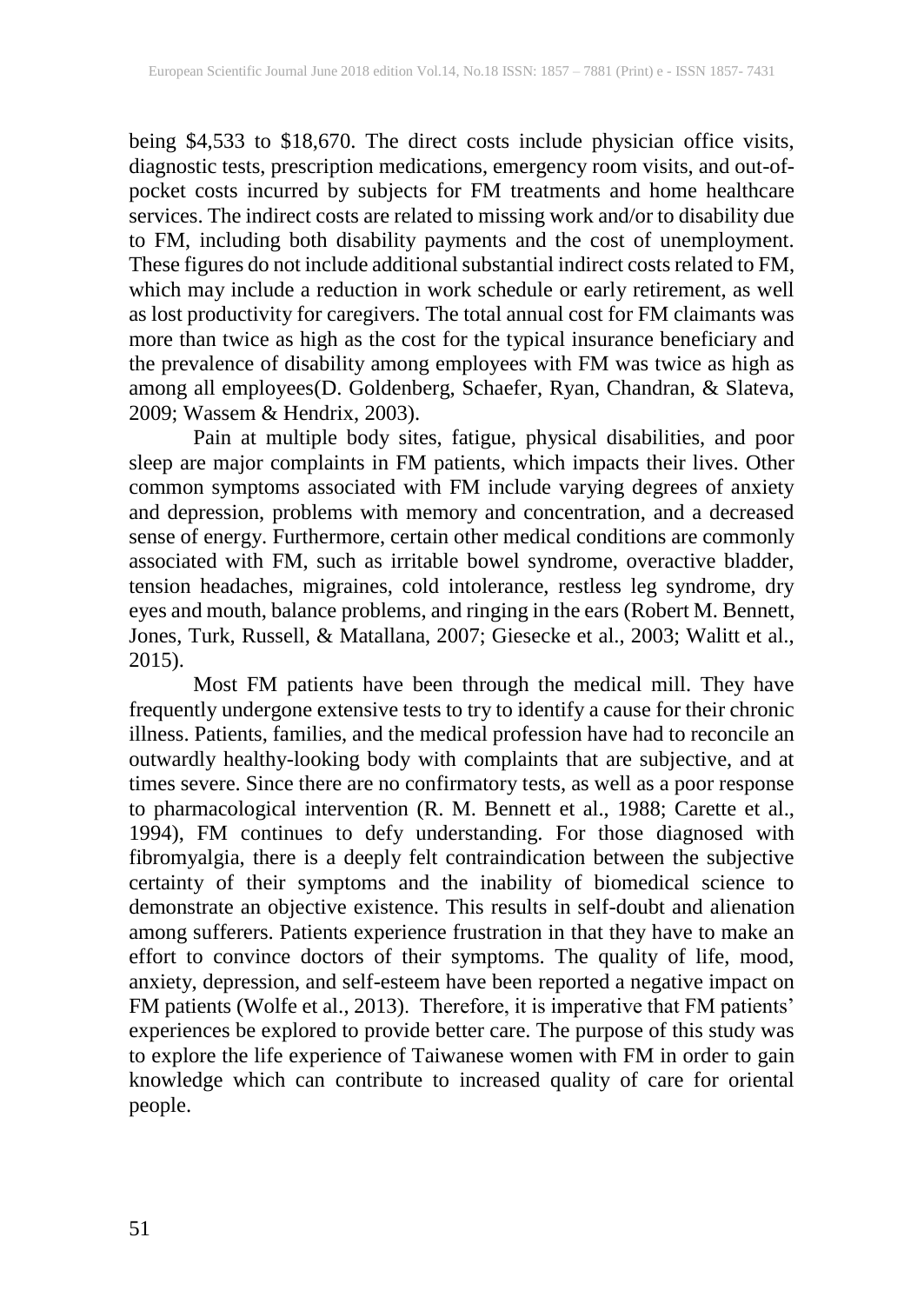#### **Methodology Design**

Qualitative study with in-depth interviews was used for this study. Qualitative study of subjective experiences and common dialogue of women's story-telling was appropriate in this study because it captured with authenticity the opinions and responses of the participants (Clandinin, 2007). It has proven to be a useful method in previous studies of patients' expectations (Kenten, Bowling, Lambert, Howe, & Rowe, 2010). Taiwanese women met the following criteria: (a) born and live in Taiwan; (b) diagnosed by a doctor as having fibromyalgia; (c) speaking Mandarin or Taiwanese; (d) no learning, hearing, or communication difficulties; (e) willingness to participate were recruited in this study.

#### **Setting and Samples**

This study took place in Northern part of Taiwan. Participants were contacted by researchers to arrange the interview appointments. Each interview was conducted at times convenient and preference for the participants. Interview sites were arranged for participants' convenience while insuring privacy and confidentiality in order to facilitate participants' exploring their experiences or/and feelings. For example, the interview site was in a private quiet place chosen by participants or in their house. We recruited a purposive sample of 19 women.

## **Ethical Considerations**

This study was approved by the Research Ethics Committee of both the university and one medical center in northern Taiwan. Women who were interested in participating in this research received explanation regarding the purpose of the study and were given written informed consents. Most interviews were conducted in a private room in the hospital or in the participant's home to ensure that participants were comfortable. This better facilitated the exploration of the participant's experiences and feelings. All participants were ensured that their data would be treated anonymously and were allowed to withdraw from the study at any time during the interview.

## **Data Collection**

Participants of this study were recruited from a rheumatology outpatient clinic, psychiatric outpatient clinic, and the snow-ball method. Each participant was interviewed approximately 40 to 120 minutes. These interviews were audio-taped and transcribed verbatim immediately following each interview. The researcher clarified the meaning of the interview content via telephone during data analyses. The interview began with: "Can you tell me how you know you have FM?" "Before you were diagnosed with FM, what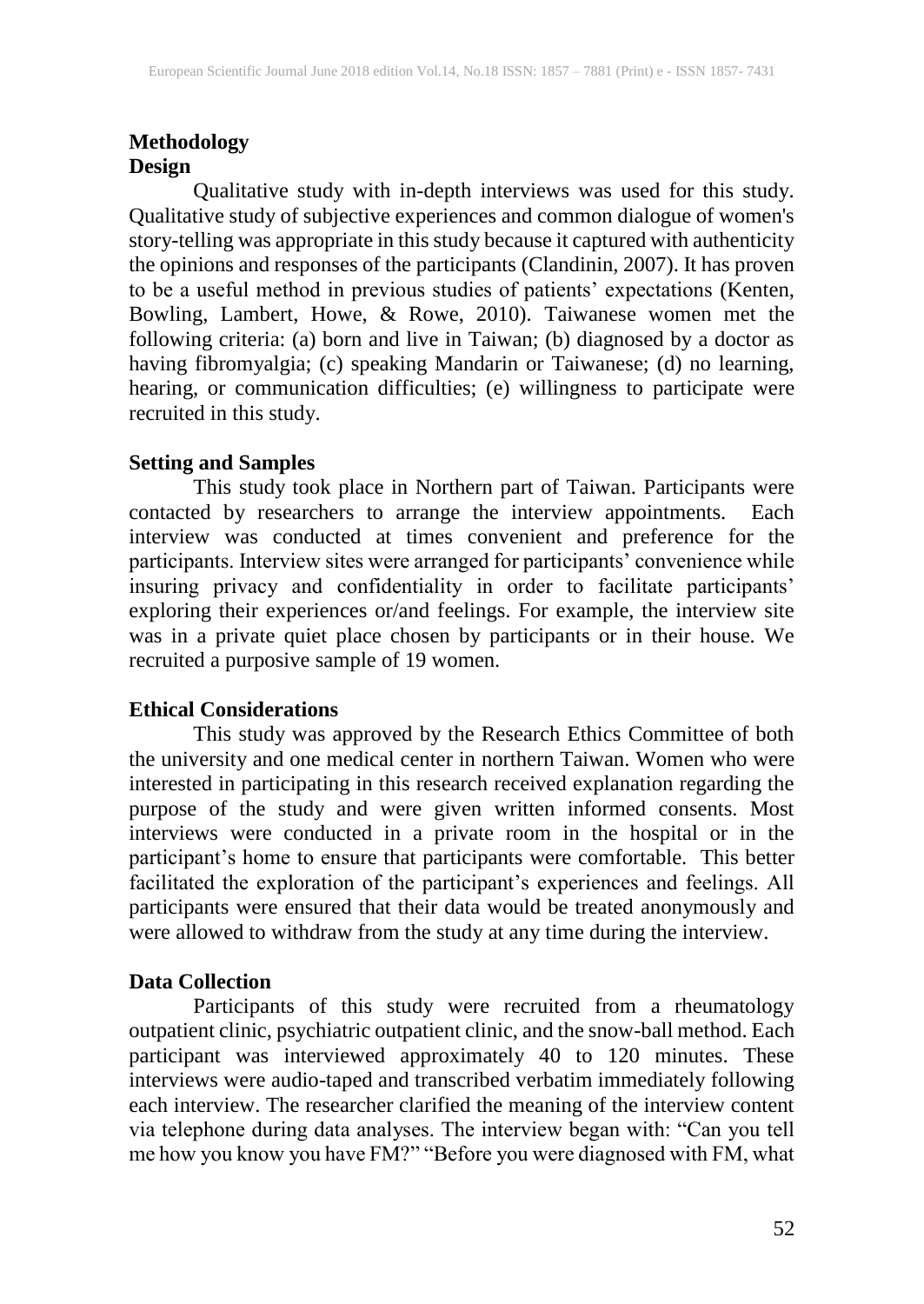other diagnosis did you receive?" "What kind of tests did you have?" "Can you describe to me how you manage a whole day?" When the data was saturated, that is, when incoming responses presented themes already sufficiently dealt with in previous contributions and no new categories emerged, the interview stopped.

#### **Data Analysis**

All participants were audio-taped. Recordings were then transcribed into written form so that they could be studied in detail, linked with analytic notes and/or coded (Have, 2007). The researcher constantly compared data that revealed the properties and dimensions of categories (Silverman, 2013; Strauss & Corbin, 1990) with the aid of a senior nursing specialist analyst. Data were analyzed by using four criteria regarding trustworthiness of qualitative research to evaluate the rigor of the study: (a) true value; (b) applicability; (c) consistency; (d) neutrality (Lincoln & Guba, 1985). To ensure the truth value or credibility of this study, credibility was established by utilizing open-ended questions, and verifying whether the researcher heard the participant's responses correctly. Regarding applicability, the characteristics of participant were of great range and variation. During data collection and analysis, the researcher and the senior nursing expert constantly compared, recoded, confirmed, and reconfirmed to establish consistency. Finally, neutrality was attained through audio-taping and summary notes, which were written the same day.

#### **Results**

A total of nineteen women who met the inclusion criteria and participated in the in-depth interviews were recruited in this study. The average age of the participant was 47.3 years (range from 22 to 62 years). There were 8 women with full time job, 3 women with part-time job, and 8 women with no job. The average duration of symptoms and time of diagnosis were 12.8years (range from 1 to 38 years) and 3.5years (range from 0 to 12years). The demographic and clinical characteristics of women are shown in Table 1.

| <b>THOICED CHIPPING AND CHIPPED CHARGED AND A CHIPPING AND I</b> TOTOTHY ALGIN |         |             |                    |             |                    |  |  |
|--------------------------------------------------------------------------------|---------|-------------|--------------------|-------------|--------------------|--|--|
| Order                                                                          | Age     | Education   | <b>Work Status</b> | Duration of | <b>Years Since</b> |  |  |
|                                                                                | (years) |             |                    | Symptoms    | First              |  |  |
|                                                                                |         |             |                    | (vears)     | Diagnosis          |  |  |
|                                                                                |         |             |                    |             |                    |  |  |
|                                                                                | 52      | high school | no job             | 4           | $\overline{c}$     |  |  |
|                                                                                | 62      | elementary  | no job             | 8           | 4                  |  |  |
| 3                                                                              | 47      | elementary  | full time          | 8           |                    |  |  |
| 4                                                                              | 52      | high school | no job             | 38          |                    |  |  |
|                                                                                | 61      | elementary  | no job             | 12          |                    |  |  |
|                                                                                | 50      | none        | no job             | 6           |                    |  |  |
|                                                                                |         |             |                    |             |                    |  |  |

**Table 1.** Demographic and Clinical Characteristic of Women with Fibromyalgia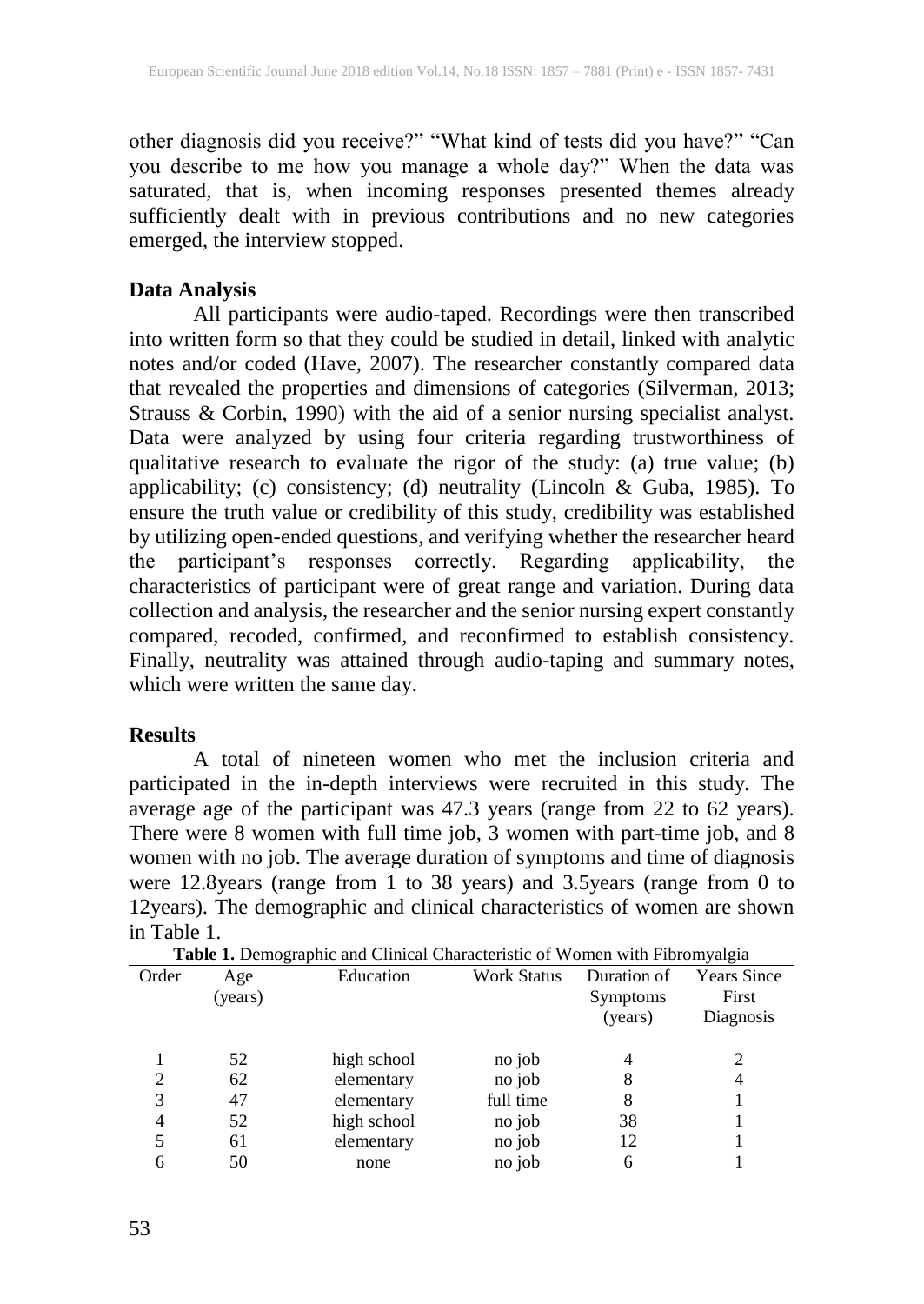|    | 51 | high school    | no job    | 11 | 10 |
|----|----|----------------|-----------|----|----|
| 8  | 50 | middle school  | full time | 30 |    |
| 9  | 40 | high school    | part time |    |    |
| 10 | 22 | college        | part time |    |    |
| 11 | 41 | high school    | no job    | 16 |    |
| 12 | 42 | college        | full time | 26 | 12 |
| 13 | 54 | masters degree | full time |    |    |
| 14 | 50 | masters degree | full time | 5  |    |
| 15 | 50 | college        | full time | 5  |    |
| 16 | 21 | college        | no job    |    |    |
| 17 | 39 | college        | part time | 15 | 8  |
| 18 | 60 | college        | full time |    |    |
| 19 | 55 | high school    | full time | 36 | 6  |

The qualitative data analysis revealed four identified categories: life torture by physical suffering, torment in the mind, treatment seeking and shopping, and facing an incurable and unknown illness alone. Each category is described in terms of its properties and sub-categories in Table 2.

| Table 2. Categories and Sub-categories of Taiwanese            |                                                                                                                                                                           |  |  |  |  |
|----------------------------------------------------------------|---------------------------------------------------------------------------------------------------------------------------------------------------------------------------|--|--|--|--|
| Women Who Have Had Experiences with Fibromyalgia               |                                                                                                                                                                           |  |  |  |  |
| Category                                                       | Sub-category                                                                                                                                                              |  |  |  |  |
| Life torture by Physical Suffering                             | Severe pain for the entire body<br>Lying on the bed often<br>Doing nothing left one feeling exhausted<br>Tension of daily living                                          |  |  |  |  |
| <b>Torment in the Mind</b>                                     | Being misunderstood or mistreated<br>Unknown fear or panic<br>Being stigmatized – visiting a psychiatrist for<br>my illness<br>Having suicidal thoughts                   |  |  |  |  |
| <b>Treatment Seeking</b>                                       | Visiting a lot of doctors and therapists<br>$Tests - no findings, a lot of possible diagnoses$<br>Trying Chinese Alternative Medicine<br>Final destination - Psychiatrist |  |  |  |  |
| <b>Facing An Incurable and Unknown</b><br><b>Illness Alone</b> | Put away any other life events, focusing on<br>myself<br>Self-endurance without bothering others<br>Self-striving for keeping a job                                       |  |  |  |  |

#### **Life Torture by Physical Suffering**

People with fibromyalgia hurt all over. Their entire body aches. Even more, they have overwhelming fatigue. They are exhausted and do not sleep well at night. There are four sub-categories emerging from the life torture by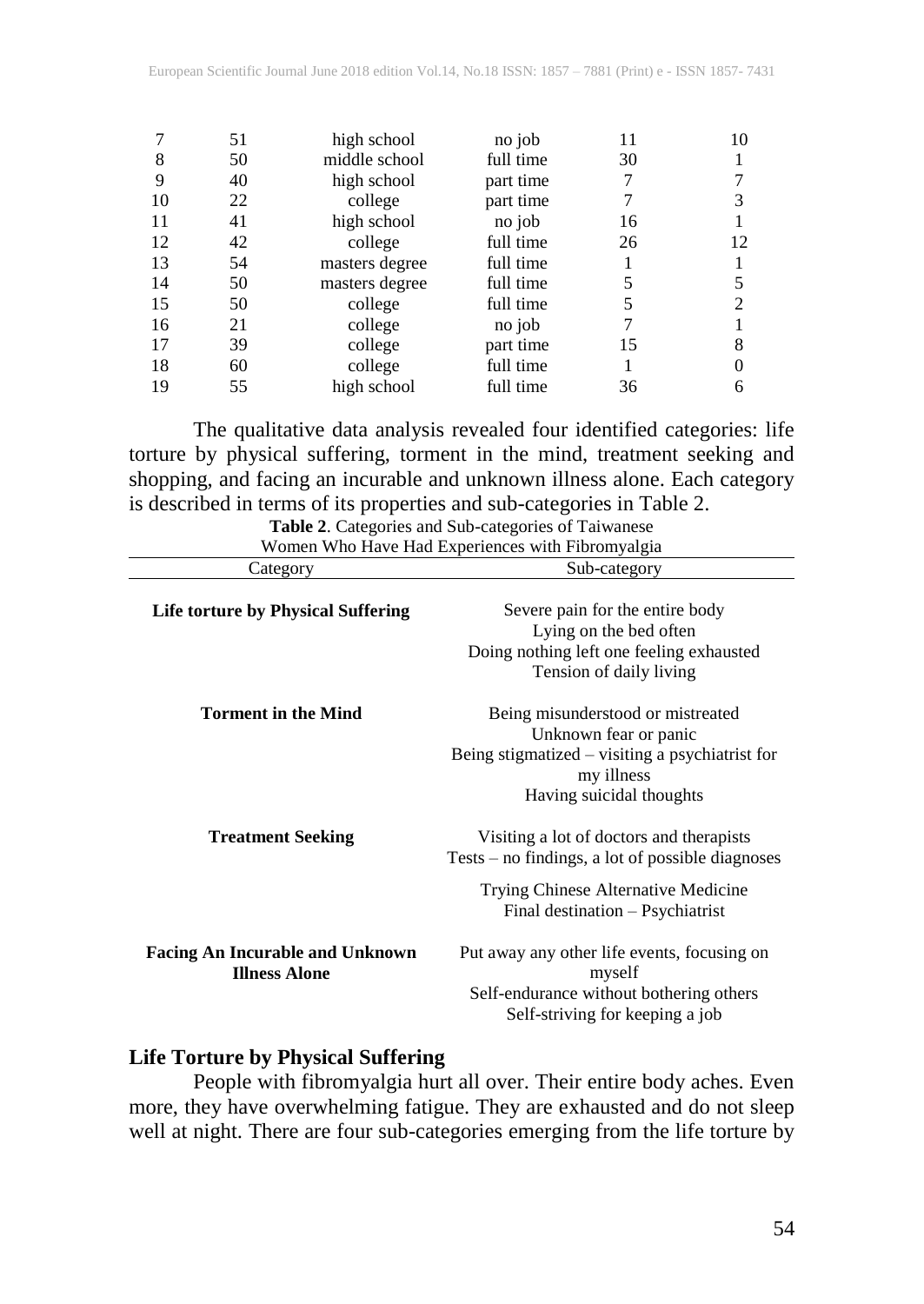physical suffering: severe pain for the entire body, lying on the bed often, doing nothing left one feeling exhausted, and tension of daily living.

## **Severe pain for the entire body**

Pain at multiple sites is a major complaint in fibromyalgia patients. The pain is intolerable. All of the women reported that they had multiple severe pains throughout their entire body. One woman responded, "I had pain over my entire body. It was very uncomfortable and like a living death. I couldn't lie down or sit down. I didn't know how to position myself. It started from my shoulders and then ran to my neck, back, hands, and feet. I just felt pain over my entire body."

## **Lying on the bed often**

Fibromyalgia patients have long term non-restorative sleep. They can't improve their fatigue by sleeping. One woman said, "I felt like I had not slept for nearly one week. I just laid on the bed tossing and turning all night then fell asleep for less than one hour." Another woman said, "I know I had slept but still felt very tired. I just couldn't fall asleep. I changed to a tummy sleeping position or knee down tummy sleeping position but I still couldn't sleep."

## **Doing nothing left one feeling exhausted**

Fibromyalgia patients have long term fatigue symptoms with pain in the body. It's like profound exhaustion and poor stamina. One woman said, "I felt my shoulders collapse. I didn't want to do anything such as shopping or talking to anyone. I didn't want to move, but just wanted to close my eyes and rest." Another woman said, "I didn't have energy to do anything. I didn't want to move; even walking made me feel tired. …..I went to bed and laid there doing nothing. My house was a mess and I couldn't do anything about it."

## **Tension of daily living**

Lack of strength with profound pain set limitations on FM women's daily life, yet they still had to keep things going. Getting rest was next to impossible. One woman said, "I knew I was weaker than before and could not do as much house work. I worried a lot when I was alone about managing the household while my husband was on a business trip. I needed to get up early to prepare things for my kids. After work, I needed to rush to kids' tutoring class and pick them up. There was no time to relax even though I felt my body falling apart. I needed to endure all these things by myself."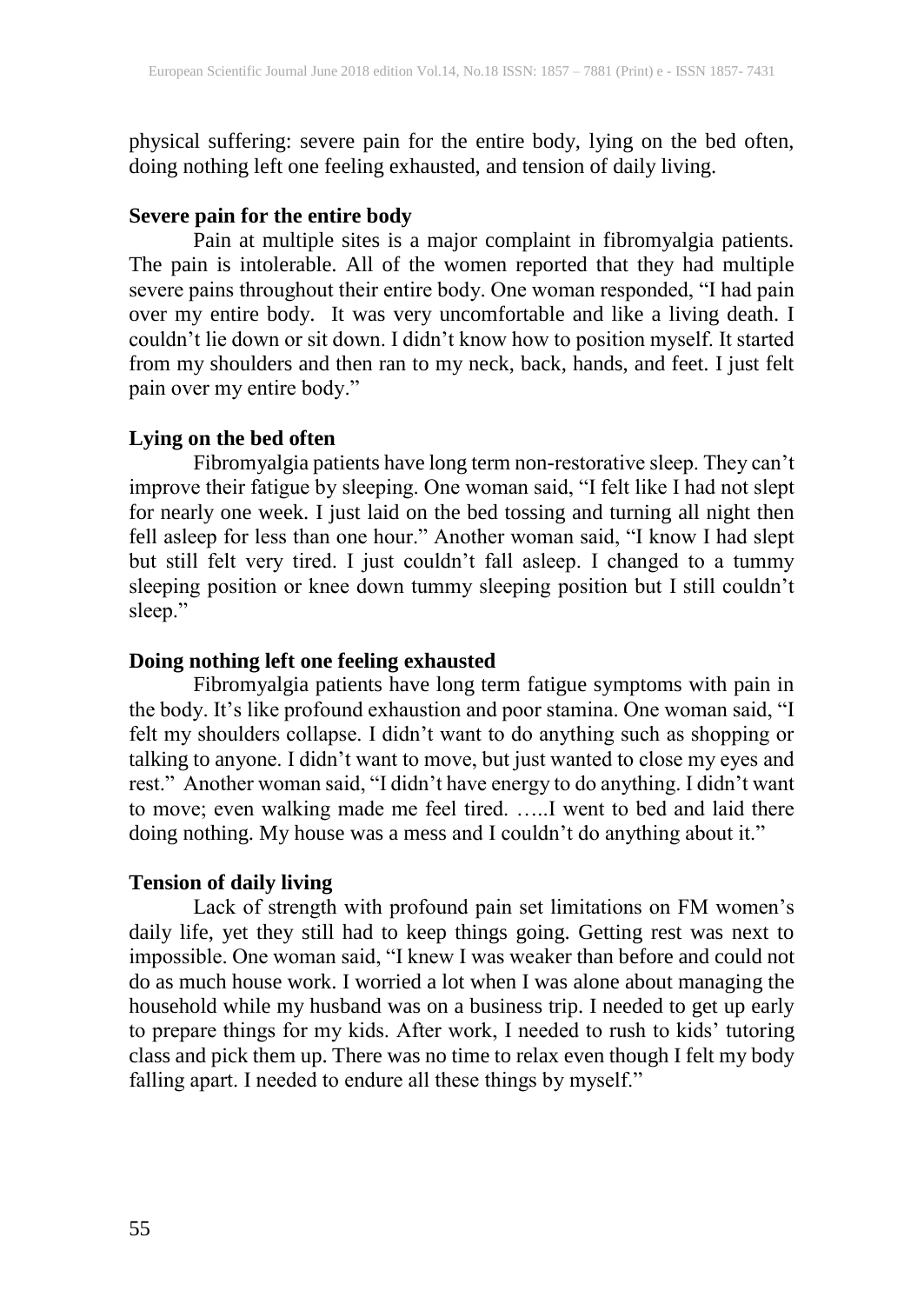#### **Torment in the Mind**

This category refers to the participants who had suffered mentally and emotionally. With only subjective descriptions and no objective data, fibromyalgia patients experienced frustration, feeling lonely, and a sense of helplessness due to the fact that they needed to make an effort in order to be believed. From the perspective of mental suffering, several areas of content emerged to form the following sub-categories: being misunderstood or mistreated, unknown fear or panic, being stigmatized-visiting a psychiatrist for my illness, and having suicidal thoughts.

#### **Being misunderstood or mistreated**

Without objective tests available and a lack of abnormalities on a physical examination for diagnosing fibromyalgia, some health care professionals do not believe a patient's complaints. In the meantime, people around them could not understand why a healthy-looking person could be too sick to do housework or participate in ordinary activities. Comments received from the participants are as follows: "I can't plan anything in advance and I don't go out with my friends anymore because I have to cancel at the last minute and my friends don't understand why. I really didn't want to break my promise but I had no choice." "The doctor who I went to said that after all these tests, he didn't find anything wrong with me. He didn't think I had a problem. He prescribed pain killers for me and suggested I see a psychiatrist."

#### **Unknown fear or panic**

After seeing different doctors for many years without any improvement of their symptoms, patients became easily panicked. Responses include: "When sitting alone with all this discomfort, I felt unexplained panic. I was afraid something bad was growing in my body, which exacerbated my sleep disorder. I worried about a lot of things which caused panic." "I was awakened by severe pain and got very nervous. All of a sudden I panicked for no reason. I felt horrible. I just felt very uncomfortable throughout my entire body and would start crying."

#### **Being stigmatized – visiting a psychiatrist for my illness**

Many times, women with FM were hesitant to tell people they were seeing a psychiatrist for fear people would think they were crazy. They felt it was shameful to have this disorder and to see a psychiatrist. Some of the comments received are as follows: "I was so afraid of letting my friends know. I felt it was shameful. I forced myself to act like a normal person so others would not identify my disorder. I didn't want them to think I was an abnormal person." "I didn't want my villagers to know that I went to see a psychiatrist;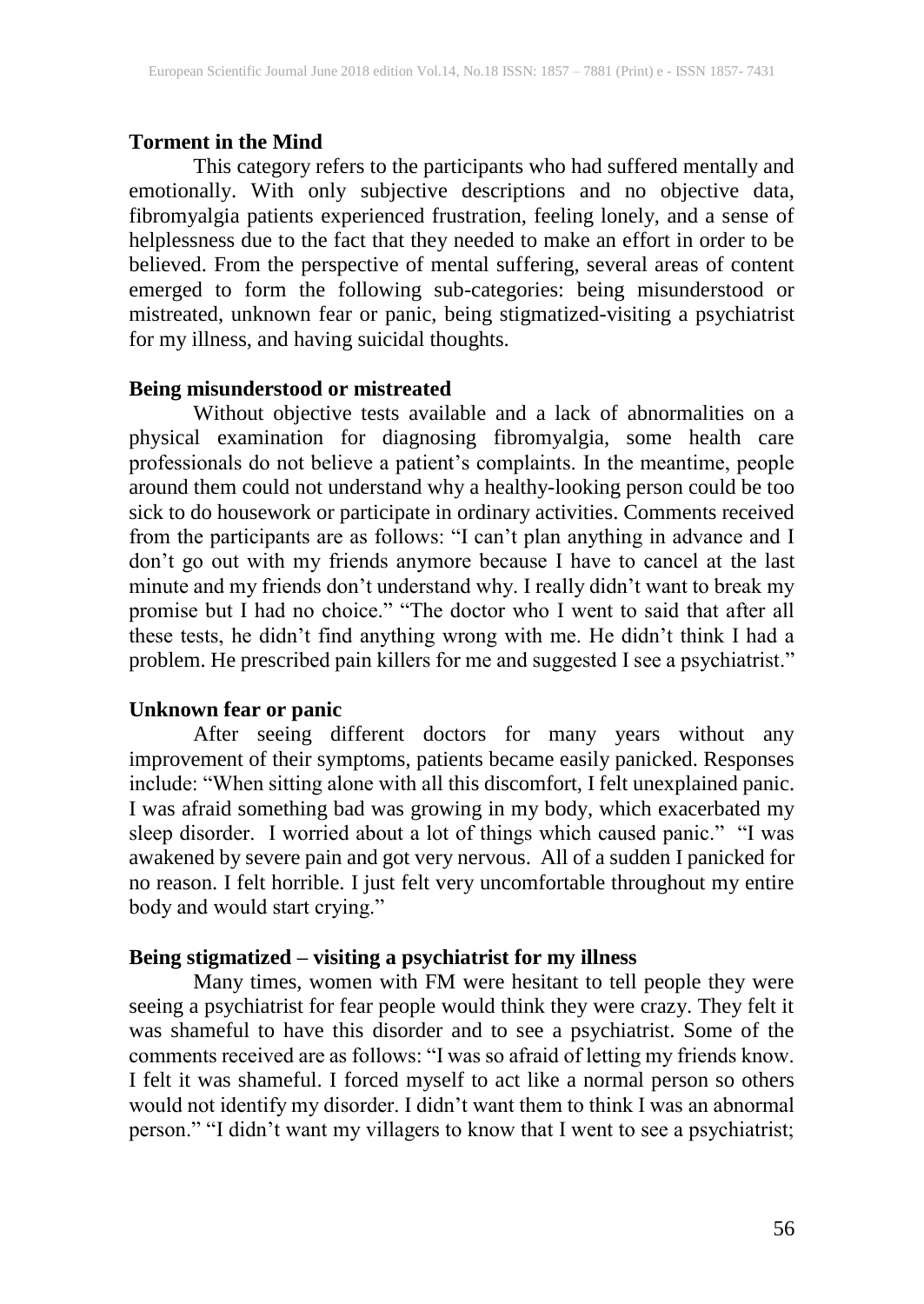I felt shameful as well as laughed at by them. I did not want to be tagged as someone who saw a psychiatrist."

## **Having suicidal thoughts**

After the hopelessness of visiting one physician after another and being treated improperly and misunderstood, suicidal thoughts entered some FM patient's minds. One woman reported, "I was so disappointed about the treatment I received. I just gave up. Sometimes I asked myself why I should live such a miserable life. I suffered so much and grew tired of living with FM. I lived like I wasn't alive. So, I had suicidal thoughts." Another woman said, "When I was in severe discomfort I thought about suicide. I didn't want to be alive. Every time I was lying on the bed, I thought about not waking up. I wanted to just lie there forever."

## **Treatment Seeking**

Unlike in the United States, there is no specific clinic for fibromyalgia patients in Taiwan. Taiwanese people visit different specialists based on their symptoms. Most of the doctors could not resolve their symptoms or give proper diagnoses. As a result, patients had to keep visiting different specialists. The sub-categories included visiting a lot of doctors and therapists, unknown fear or panic, being stigmatized – visiting a psychiatrist for my illness, and having suicidal thoughts.

#### **Visiting a lot of doctors and therapists**

Fibromyalgia is not well understood by most people. Before being diagnosed with fibromyalgia, most women went to different areas of specialty associated with their symptoms such as orthopedics, rehabilitation, neurology, Chinese medicine, etc. The doctors can only treat the symptoms. Often, inappropriate treatments and/or procedures were ordered. One woman reported, "At the beginning, I thought it was a nerve problem, so I went to see a neurologist. When that didn't work, they changed course and I saw an orthopedist. The orthopedist gave me an injection which lasted for a while. But again, it didn't work. I grew tired of seeing doctors." Another woman said, "I went to see Dr. Hsiao (psychiatrist). I had visited a lot of other specialists which proved worthless. I visited a cardiologist, a neurologist, and an internist. Finally, I went to a psychiatrist and was treated with kindness and effectiveness."

#### **Tests - no findings, a lot of possible diagnoses**

Before getting the correct diagnoses, doctors have to rule out similar diseases such as lupus or rheumatoid arthritis. Therefore, fibromyalgia women had to undergo all kinds of tests. One woman said, "I first went to a rheumatologist and he suspected I had arthritis. He did all the tests but found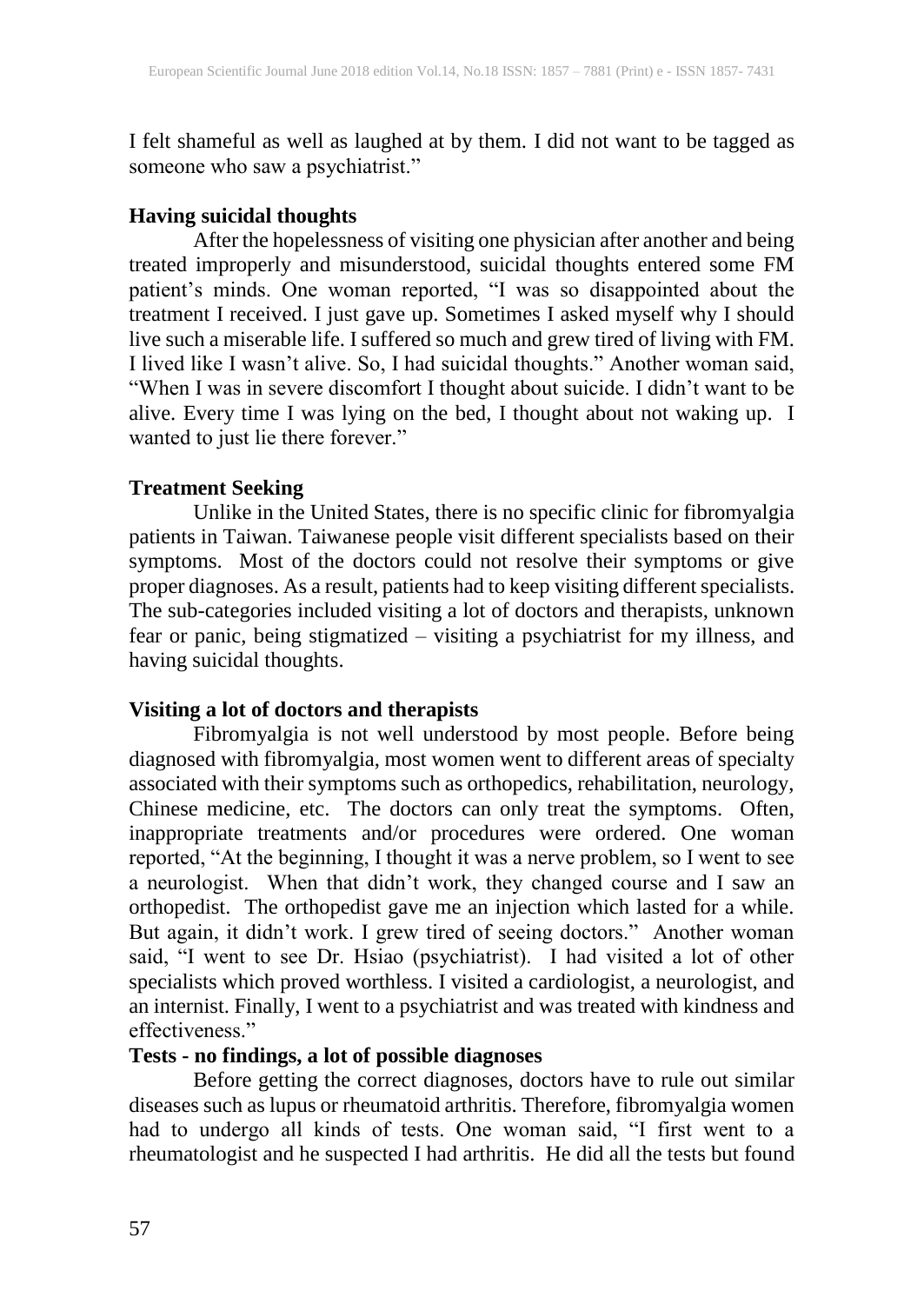nothing. Then I went to a neurologist and he did different tests for my entire body and found nothing wrong with me."

## **Trying Chinese Alternative Medicine**

Since there is limited effect on treatment with conventional medicine, some women with FM seek Chinese alternatives. Reports from women include: "I tried a Chinese massage therapist a couple of times, but didn't feel a difference. So I tried an acupuncturist for several weeks and didn't feel any effects. I would rather take pain killers." "I began doing scraping therapy (Guasha) whenever I had pain. In addition to scraping, I massaged the pain area and then put on a pain-relieving patch. Sometimes I did cupping but felt scraping was better than cupping."

#### **Final destination – Psychiatrist**

After seeing all kinds of specialists in vain, women with fibromyalgia were referred to a psychiatrist. One woman responded, "I saw an orthopedist and a neurologist on and off for a while without results. The neurologist suggested I see a psychiatrist." Another woman said, "My cardiologist referred me to Dr. Hsiao (psychiatrist). At the time, no one could tell me what was wrong with me. I was just attacked by the symptoms. After seeing several doctors, I was referred to a psychiatrist."

## **Facing an Incurable and Unknown Illness Alone**

As with many other medically unexplained syndromes, there is no known cure or universally accepted treatment for fibromyalgia. The treatment of fibromyalgia is complex and long-term. Being in pain everyday made women with FM irritable and sometimes negatively affected their family members and/or their jobs. Therefore, patients with fibromyalgia needed to find their own way to face or resolve the discomforts.

#### **Put away any other life events, focusing on myself**

Taiwanese women with FM spent a great amount of time taking care of people around them. They learned to endure the discomforts of their illness. Sometimes their family would remind them to put away life events and focus on themselves. They realized the importance of this. One woman said, "My husband helped me. He did not want to see me suffering. If there was something concerning the kids that he could handle, he would ask me to go away and he would deal with the kids or ask the kids to go to the other room so I could relax." Another woman said, "I needed to start doing things independently. I needed to learn not to be influenced by other people or to influence other people due to my illness. I needed to constantly remind myself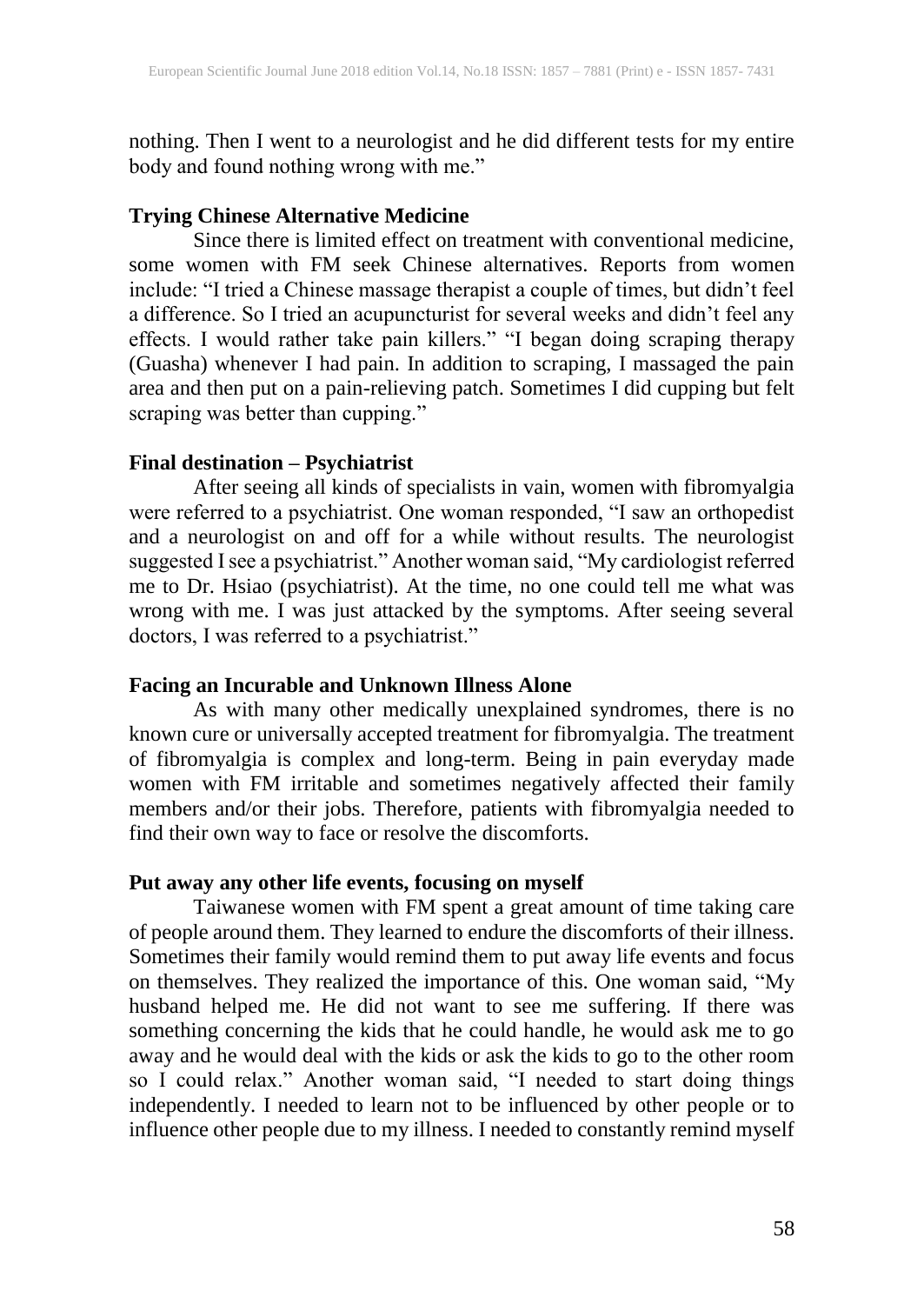to relax. I told myself and my husband that I wanted to get well. I desired his cooperation."

## **Self-endurance without bothering others**

Taiwanese women with FM tolerated their illness by hiding their discomforts. One woman said, "My husband knew my symptoms well but sometimes grew tired of my complaints. Hence, I got angry and quarreled with him. This drove me not to tell him how bad I was feeling. Even when I was in such pain, I just suppressed it and continued doing the housework. I knew he would be unhappy if I complained." Another woman said, "I lived with my mother-in-law who was a very traditional woman. My mother-in-law had all the authority in the house. She asked me to take care of the kids and to do all the housework by myself. I was not allowed to use the washing machine to wash the kids' clothes even when I was in such pain. Sometimes I even felt my body was falling apart. My husband could not help me if my mother-inlaw was present. I just buried all my discomforts and feelings and did what my mother-in-law wanted me to do."

#### **Self-striving for keeping a job**

Even with physical discomfort and impaired concentration, some women with fibromyalgia tried very hard to keep their jobs. This enabled them to continue raising their kids and manage their household expenses. Some women reported: "Fibromyalgia influenced my work when I was at the office. I would not let anybody know about my disease. I just tolerated it as much as possible. If necessary, I would take sick leave and go to the hospital." "The biggest change of my life was leaving the work I loved. I was forced to leave my work due to poor performance. Then I sought a new job and ended up quitting it later. It was an endless cycle. When I was in pain while working, I just gritted my teeth and endured it or took pain killers. I eventually quit my job. Most of the time, I had to stay home with no outside employment."

#### **Discussion**

This study has demonstrated the experiences of women with fibromyalgia from a qualitative perspective including life torture by physical suffering, torment in the mind, treatment seeking and shopping, and facing an incurable and unknown illness alone. Discussion of the impact of findings in relation to other studies, strengths, and limitations are included.

Pain is the most distinguishing symptom in FM patients. In this study, pain, as a constant presence, was a prominent factor throughout. All participants described a certain degree of chronic widespread body pain. This result is consistent with two research articles (Arnold et al., 2008; Lempp, Hatch, Carville, & Choy, 2009)(Lempp, Hatch, Carville, and Choy, 2009,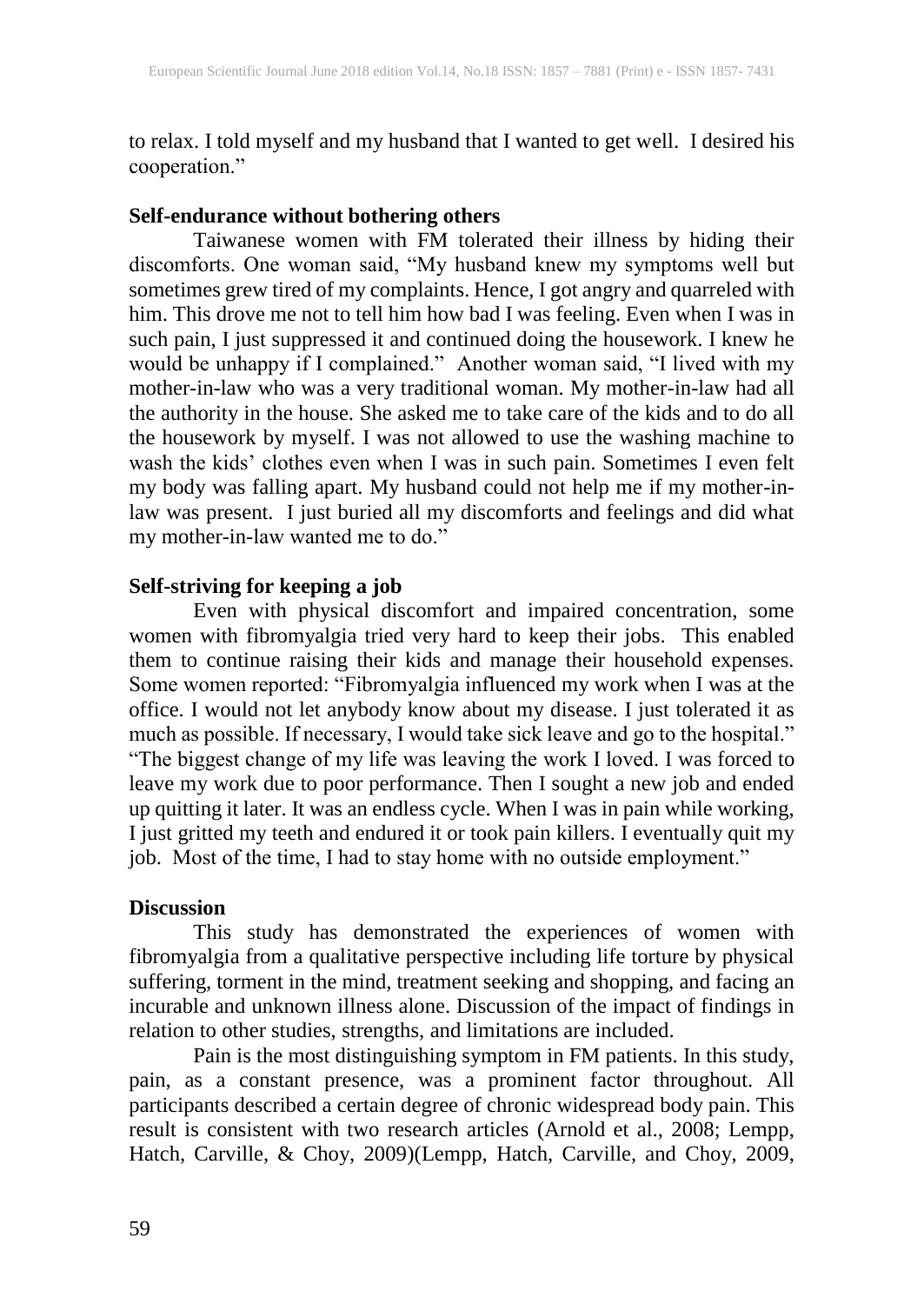Arnold, et al. 2008). In Lempp's (Lempp et al., 2009)(2009) study, pain was a common description in most of the participants. Arnold et al. (Arnold et al., 2008)(2008) found that all participants expressed living with constant pain and described their inability to pinpoint the exact source or location of their pain.

In addition to the pain endured, participants in this study described intense sleep disorder. They complained of having difficulty getting to sleep or of waking up constantly throughout the night. This finding was similar to the Soderberg (Söderberg, Lundman, & Norberg, 2002) (2002) study under the subtheme – a feeling of almost constant sleepiness. This was described as not being thoroughly rested and not being fully awake (Söderberg et al., 2002)(Soderberg, Lundman, & Norberg, 2002). Lempp (Lempp et al., 2009)(2009) also found out that all participants in the study complained about the lack of restful sleep over years resulting in chronic fatigue for half of them.

The fatigue in women with FM was much more than being tired after a sleepless night. It was a profound exhaustion. In this current study, participants felt tired and had no energy to do anything at all, which also affected their daily life. The same findings are found in the studies of Schoofs (Schoofs, Bambini, Ronning, Bielak, & Woehl, 2004) and Arnold et al.(Arnold et al., 2008).

Even while suffering from so many discomforts such as pain, sleeplessness, and fatigue, women with FM still wanted to maintain the lives they lived prior to FM. Therefore, much effort was put into keeping the home tidy and neat, and satisfying others' needs. This contributed to flare-ups of their symptoms. They felt frustrated with the lack of control of their lives.

As far as mental suffering, participants in this study described that many health care providers lacked FM knowledge concerning their condition. Many did not believe the symptoms were present. Therefore, the healthcare providers demonstrated low health care support. In addition, their family and/or friends could not understand why a healthy-looking person could be so sick. These findings were similar to studies (Henriksson & Burckhardt, 1996; Mengshoel & Heggen, 2004; Schoofs et al., 2004) which showed that physicians, friends, colleagues, and family members had a clear tendency to doubt the reality of their experience or that the doctor lacked knowledge and had difficulties explaining the symptoms.

Before getting a diagnosis, FM patients had to seek many health care providers for an official diagnosis. This finding was supported by another study (Schoofs et al., 2004). The major difference was that Taiwanese women sought out Chinese medicine since it was easier to access. By suffering symptoms for so many years, FM patients became depressed or even had suicidal thoughts. This was because they felt misunderstood by health care providers, or by family and friends. As we know that FM is associated with depression and anxiety (Krag, Norregaard, Larsen, & Danneskiold-Samsoe,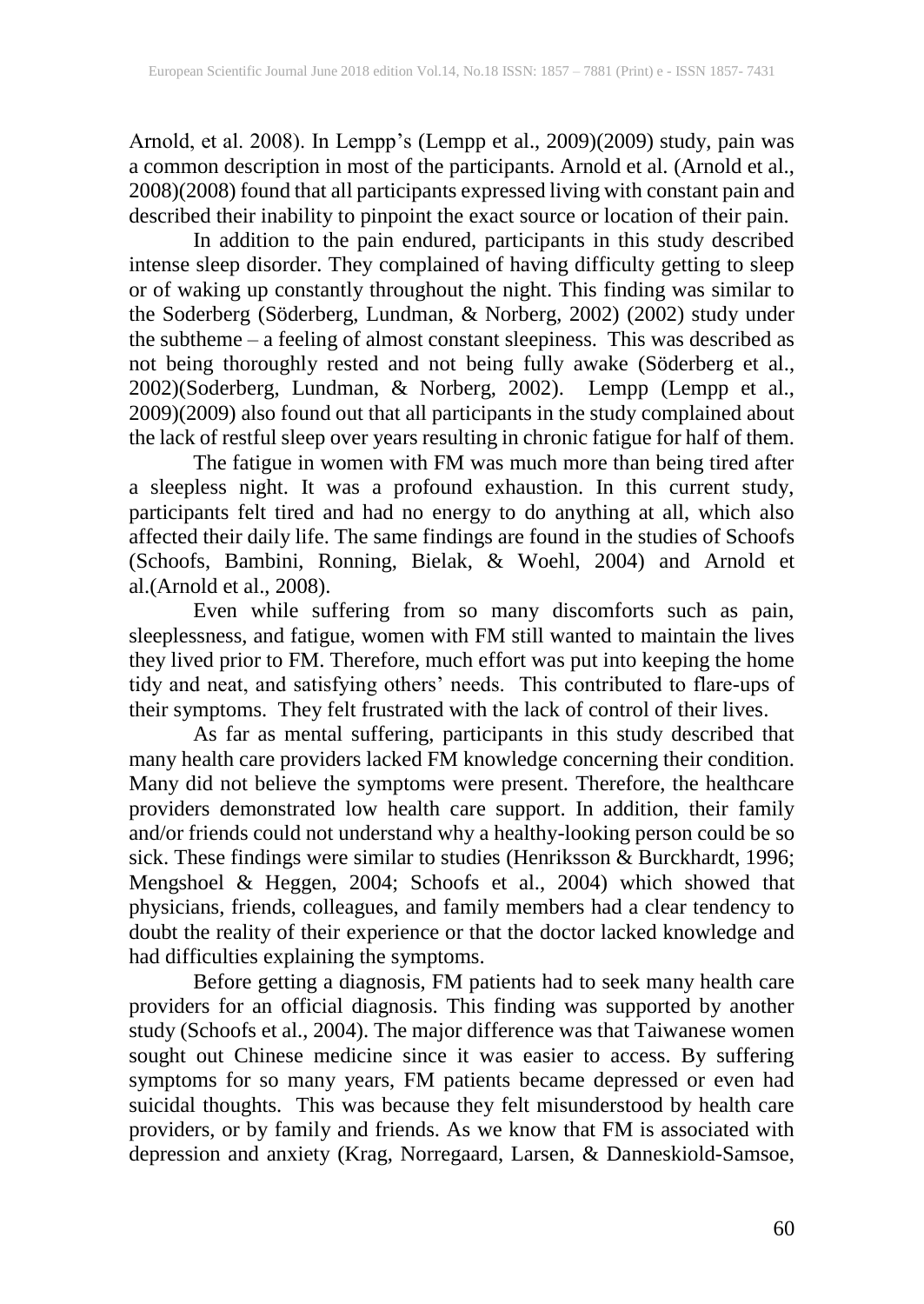1994), the presence of a co-existing psychiatric disease may increase the severity of FM symptoms by lowering one's pain threshold and tolerance.

Taiwanese women with FM were hesitant to tell people that they had been seeing a psychiatrist for treatment. They felt it meant they were crazy and they felt shame. This finding was similar to studies (Schaefer, 2005; Undeland & Malterud, 2007) which showed women with FM often chose to keep their diagnosis a secret because of others' reaction to their illness that everything was in their head. It was easier than trying to explain something to someone who could not see the illness or who did not believe they were truly ill.

In order to provide better quality care to women with FM, health care providers should take FM seriously, admit what they don't know, study to find out what helps FM patients, and be willing to treat individuals uniquely, listen to patients, and learn from them. In addition, they should believe their patients, take the patient's concerns seriously so they don't have to exaggerate, and be willing to use alternative and complementary therapies if the patient wants to try them and they won't be harmful. The health care provider should help the patient understand that there is no cure for FM and they must learn to live with it. They must be partners with the patient in health care provision and they must be compassionate.

For women with FM, exercise will help with stress and improve sleep, as well as help maintain strength, balance, and flexibility. Pacing oneself is the key to managing FM symptoms. Intervention includes: knowing your body, short activity periods, scheduled rest, routines, prioritizing, and switching tasks. Due to cultural differences, women in Taiwan endure and suppress the pain. They feel it is not appropriate to talk about their pain in public. Therefore, they need to be encouraged to express their feelings verbally.

#### **Conclusion**

From literature review, most studies are focused on effectiveness of intervention such as acupuncture, Tai Chi exercise, yoga exercise, aquatic therapy, etc. Little research has been done in qualitative study on the exploration of FM experiences in Taiwan. It is important to hear the experience of FM patients so as to provide better quality of care. Without hearing their heartfelt wishes, it is hard to design effective intervention from their perspectives.

It is important that women with FM be encouraged to speak out. With the results of this study, the information can provide health care providers a better understanding of FM patients especially for Asian population. In the meantime more health care providers including physicians and nurse should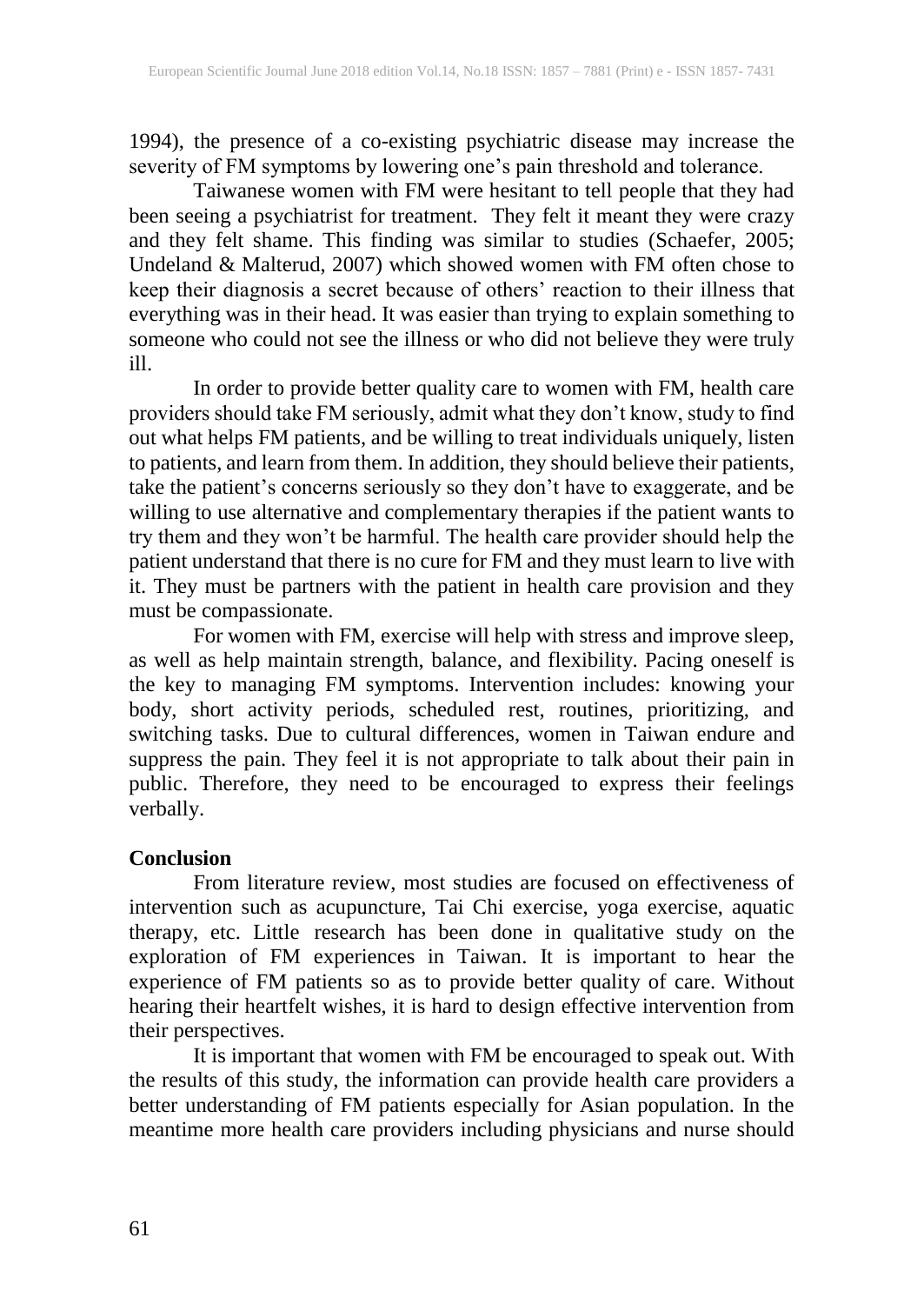be trained to treat FM patients with empathy. Pain is a subjective feeling and needs to be paid attention to and addressed.

#### **References:**

- 1. Arnold, L. M., Crofford, L. J., Mease, P. J., Burgess, S. M., Palmer, S. C., Abetz, L., & Martin, S. A. (2008). Patient perspectives on the impact of fibromyalgia. *Patient Education & Counseling, 73*(1), 114- 120. doi: 10.1016/j.pec.2008.06.005
- 2. Bennett, R. M., Gatter, R. A., Campbell, S. M., Andrews, R. P., Clark, S. R., & Scarola, J. A. (1988). A comparison of cyclobenzaprine and placebo in the management of fibrositis. A double-blind controlled study. *Arthritis Rheum, 31*(12), 1535-1542.
- 3. Bennett, R. M., Jones, J., Turk, D. C., Russell, I. J., & Matallana, L. (2007). An internet survey of 2,596 people with fibromyalgia. *BMC Musculoskeletal Disorders, 8*, 27-11. doi: 10.1186/1471-2474-8-27
- 4. Carette, S., Bell, M. J., Reynolds, W. J., Haraoui, B., McCain, G. A., Bykerk, V. P., . . . et al. (1994). Comparison of amitriptyline, cyclobenzaprine, and placebo in the treatment of fibromyalgia. A randomized, double-blind clinical trial. *Arthritis Rheum, 37*(1), 32-40.
- 5. Chandran, A., Schaefer, C., Ryan, K., Baik, R., McNett, M., & Zlateva, G. (2012). The comparative economic burden of mild, moderate, and severe fibromyalgia: results from a retrospective chart review and cross-sectional survey of working-age U.S. adults. *Journal Of Managed Care Pharmacy: JMCP, 18*(6), 415-426.
- 6. Chen, J., Guo, M., You, Y., Liaw, L., & Kuo, H. (2008). Factors affecting Fibromyalgia in Nantou County. *Mid-Taiwan Journal of Medicine, 13*, 136-142.
- 7. Clandinin, D. J. (2007). *Handbook of narrative inquiry : mapping a methodology*. Thousand Oaks, Calif.: Sage Publications.
- 8. Giesecke, T., Williams, D. A., Harris, R. E., Cupps, T. R., Tian, X., Tian, T. X., . . . Clauw, D. J. (2003). Subgrouping of fibromyalgia patients on the basis of pressure-pain thresholds and psychological factors. *Arthritis Rheum, 48*(10), 2916-2922. doi: 10.1002/art.11272
- 9. Goldenberg, D., Schaefer, C., Ryan, K., Chandran, A., & Slateva, G. (2009). What is the true cost of fibromyalgia to our society: results from a cross-sectional survey in the United States. *Arthritis Rheum, 60*(supplement 10), 104.
- 10. Goldenberg, D. L. (1995). Fibromyalgia: why such controversy? *Ann Rheum Dis, 54*(1), 3-5.
- 11. Gota, C. E., Kaouk, S., & Wilke, W. S. (2015). Fibromyalgia and Obesity: The Association Between Body Mass Index and Disability,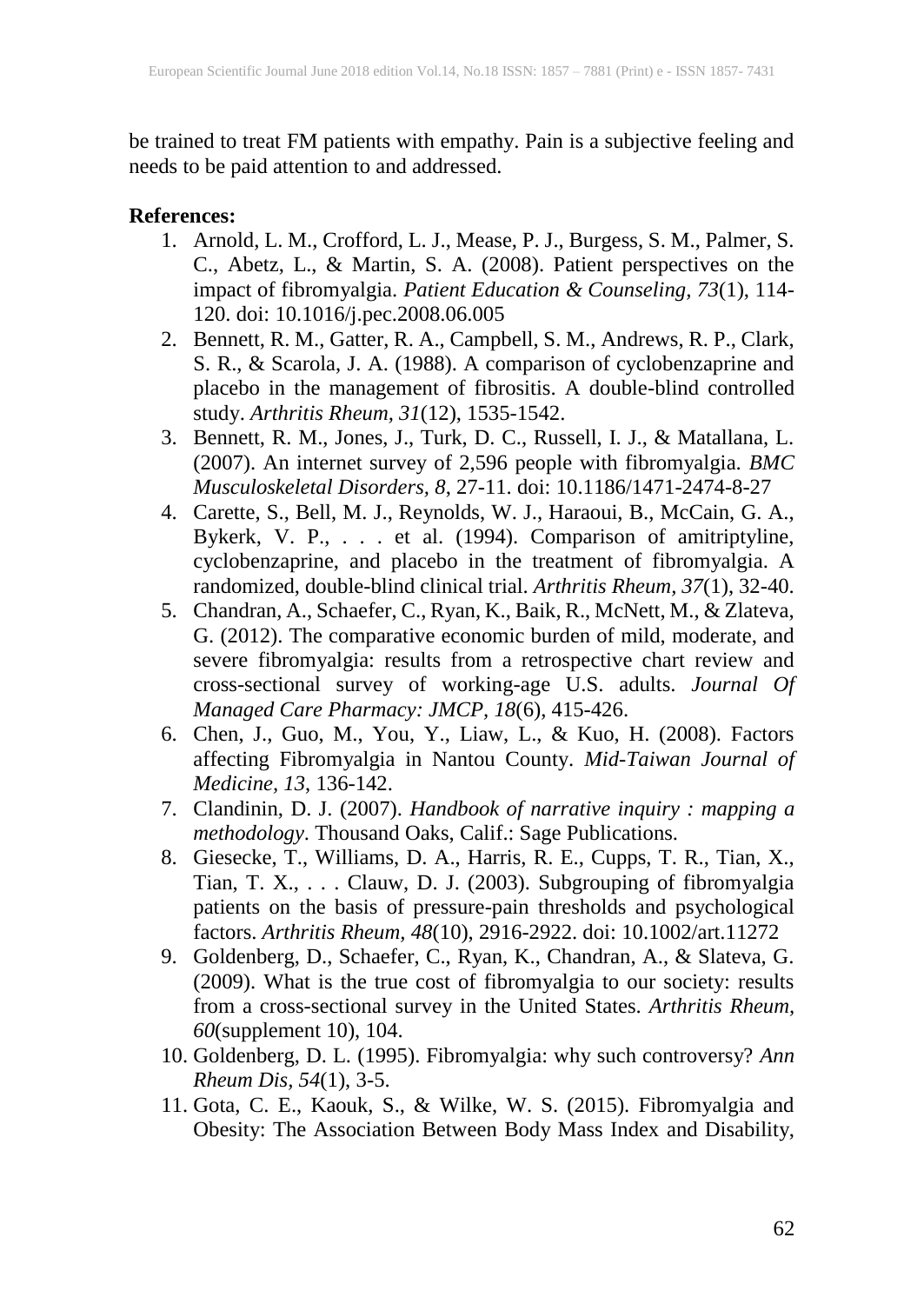Depression, History of Abuse, Medications, and Comorbidities. *J Clin Rheumatol, 21*(6), 289-295. doi: 10.1097/rhu.0000000000000278

- 12. Have, P. (2007). *Doing Conversation Analysis*: SAGE Publications.
- 13. Henriksson, C., & Burckhardt, C. (1996). Impact of fibromyalgia on everyday life: a study of women in the USA and Sweden. *Disabil Rehabil, 18*(5), 241-248.
- 14. Kenten, C., Bowling, A., Lambert, N., Howe, A., & Rowe, G. (2010). A study of patient expectations in a Norfolk general practice. *Health Expectations, 13*(3), 273-284. doi: 10.1111/j.1369-7625.2010.00603.x
- 15. Kim, C., Kim, H., & Kim, J. (2012). Prevalence of chronic widespread pain and fibromyalgia syndrome: a Korean hospital-based study. *Rheumatology International, 32*(11), 3435-3442. doi: 10.1007/s00296-011-2195-1
- 16. Krag, N. J., Norregaard, J., Larsen, J. K., & Danneskiold-Samsoe, B. (1994). A blinded, controlled evaluation of anxiety and depressive symptoms in patients with fibromyalgia, as measured by standardized psychometric interview scales. *Acta Psychiatr Scand, 89*(6), 370-375.
- 17. Lempp, H. K., Hatch, S. L., Carville, S. F., & Choy, E. H. (2009). Patients' experiences of living with and receiving treatment for fibromyalgia syndrome: a qualitative study. *BMC Musculoskeletal Disorders, 10*, 124-124. doi: 10.1186/1471-2474-10-124
- 18. Lincoln, Y. S., & Guba, E. G. (1985). *Naturalistic Inquiry*: SAGE Publications.
- 19. Mengshoel, A. M., & Heggen, K. (2004). Recovery from fibromyalgia -- previous patients' own experiences. *Disability & Rehabilitation, 26*(1), 46-53.
- 20. Nakamura, I., Nishioka, K., Usui, C., Osada, K., Ichibayashi, H., Ishida, M., . . . Nishioka, K. (2014). An epidemiologic internet survey of fibromyalgia and chronic pain in Japan. *Arthritis Care & Research, 66*(7), 1093-1101. doi: 10.1002/acr.22277
- 21. Söderberg, S., Lundman, B., & Norberg, A. (2002). The meaning of fatigue and tiredness as narrated by women with fibromyalgia and healthy women. *Journal of Clinical Nursing, 11*(2), 247-255. doi: 10.1046/j.1365-2702.2002.00606.x
- 22. Schaefer, K. M. (2005). The lived experience of fibromyalgia in African American women. *Holist Nurs Pract, 19*(1), 17-25.
- 23. Schoofs, N., Bambini, D., Ronning, P., Bielak, E., & Woehl, J. (2004). Death of a lifestyle: the effects of social support and healthcare support on the quality of life of persons with fibromyalgia and/or chronic fatigue syndrome. *Orthopaedic Nursing, 23*(6), 364-374.
- 24. Silverman, D. (2013). *Doing qualitative research: A practical handbook*: SAGE Publications Limited.